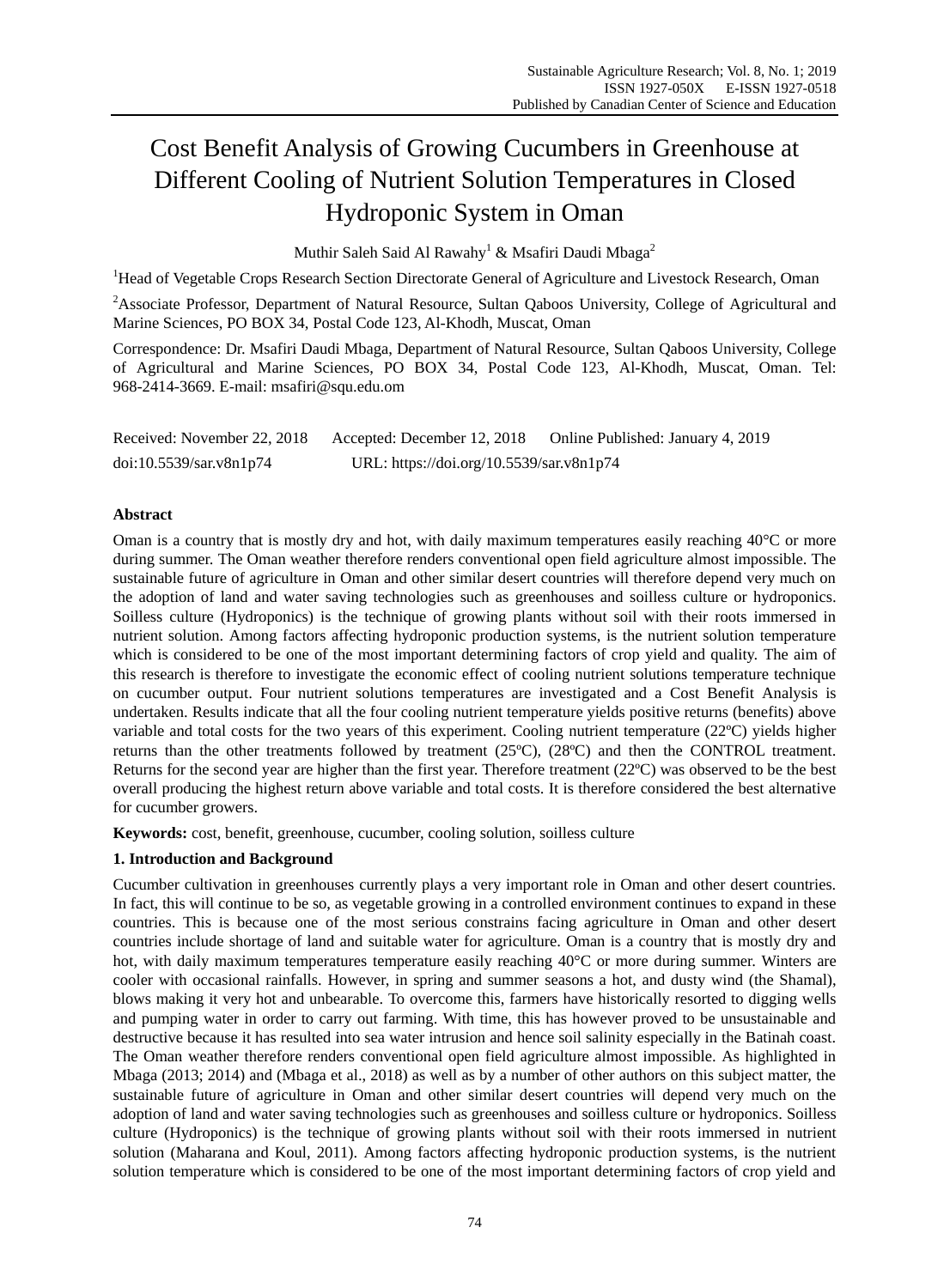quality. The temperature of the nutrient solution influences the uptake of water and nutrients differentially by the crop (Maharana and Koul, 2011). There are a wide range of research works done over the years on the combinations of these technologies with very promising results e.g., Al-Helal, (2007); Al-Helal and Al-Hamdan, (2009); Al-Ismaili and Jayasuriya, (2016) and Al-Ismaili et al., (2018). Farmers using hydroponic system in greenhouses to grow vegetables in Oman face the challenge of high temperature of nutrient solution in feeding tanks especially in summer season when temperatures reach above 40 degrees centigrade. The aim of this research work is therefore to investigate the economic effect of cooling nutrient solutions temperature technique on cucumber output. The four nutrient solutions temperatures are: (i) Treatment 1 (22 °C), (ii) Treatment 2 (25  $\mathbb{C}$ ), (iii) Treatment 3 (28  $\mathbb{C}$ ) and (iv) Treatment 4 (33  $\mathbb{C}$ ) as CONTROL.

#### **2. Materials and Methods.**

The experiments were conducted in a cooled greenhouse of dimension 30 m long x 9 m wide at the Directorate General of Agriculture and Livestock Research in Rumais, Barka around 40 km north of capital Muscat during three periods of growing cucumber under hydroponics viz., summer temperature period (June-August), fall temperature period (September-November) and spring temperature period (February-May) for two years during 2016/ 2017and 2017/2018. We investigate the economic effect on cucumber output at three Root-Zone Temperatures (Hereafter RZT) of cooling nutrient solution viz. RZT1 (22 $^{\circ}$ C), RZT2 (25 $^{\circ}$ C) and RZT3 (28 $^{\circ}$ C). Besides the three RZT we have the control-uncooled nutrient solution RZT4 (33°C) that had root-zone ambient temperature of over 33<sup>ᵒ</sup>C. The experiment was arranged in Randomized Complete Design (RCD) with four replications. Each temperature treatment was equipped with cooling system connected with electricity meter in order to record the power consumption during the course of the experiment. Appendices I and II present raw data in terms of cost of materials (cooling system and stock solution), labour, power consumption per treatment and cucumber output (yield kg/GH) for each of the three cropping period (June-August, September-November and February-May) in a year. The experiment was carried out over a period of two years 2016/2017 (Appendix I) and 2017/2018 (Appendix II). In both years 1 and 2 cucumber price was high during cropping period (June-August) at 0.400 Baiza, as compared to 0.200 Baiza for September-November and February-May cropping periods. Greenhouse Investment Costs (Fixed Costs) for Cucumber Production for this experiment is as indicated in Table1 below. As in other similar studies such as: Smith et.al. 1990; Sengar, and Kothari, (2008); and Chito, (2007) we assume here that contract labor is used to construct the greenhouse. Straight line depreciation approach is used on all items. The depreciation period for each item is as shown in Table 1. An interest charge of 9% is made to the average investment (half the initial cost) of each item as in previous studies above. Taxes and insurance are assumed to be 1.25% of the original investment.

| Construction                         | Original cost | Life Yrs | Depr.   | Interest** | $\text{Tax}$ +     | Annual maint | Annualized |
|--------------------------------------|---------------|----------|---------|------------|--------------------|--------------|------------|
|                                      |               |          |         |            | Insur <sup>®</sup> | Cost         |            |
| 1. Construction cost of cooling      | 239.000       | 5        | 47.800  | 10.755     | 2.988              | 10.000       | 71.543     |
| system for one temp, treatment       |               |          |         |            |                    |              |            |
| 2. Costs of channels                 | 160.000       | 5        | 32.000  | 7.200      | 2.000              | 0.000        | 41.200     |
| 3. Cost of labor for installation    | 200,000       | 5        | 40.000  | 9.000      | 2.500              | 0.000        | 51.500     |
| 4. Cables DP outside to DP inside GH | 45.000        | 5        | 9.000   | 2.025      | 0.563              | 0.000        | 11.588     |
| 5. Cables DP inside GH to coolers    | 7.500         | 5        | 1.500   | 0.338      | 0.094              | 0.000        | 1.931      |
| <b>Total Constr. Cost</b>            | 651.500       |          | 130.300 | 29.318     | 8.144              | 10.000       | 177.761    |

Table 1. Greenhouse Investment Costs (Fixed Costs) for Cucumber Production in Oman

Note: \*Taxes and Insurance rate % = 1.3. Currency is in Rial Oman (RO)  $\approx$  2.58 US\$

 $*$ <sup>\*\*</sup> Interest rates  $\% = 9$ 

As presented on Table 1 above the construction costs of a cooled greenhouse of dimension 30 m long x 9 m wide used for this experiment amounted to RO 651.500. The depreciation costs are RO130.300, Interest charges are RO29.318, Tax and Insurance costs are RO8.144 and Annual maintenance costs are RO10.00. As a result, the annualized costs (amount to be charged each year on the enterprise in relation to initial investment costs) are RO. 177.761.

#### **3. Results and Discussion**

Based on the data presented in Appendix I and Appendix II, the variable costs associated with each of the four (4) treatments RZT (22 $\degree$ C), RZT (25 $\degree$ C), RZT (28 $\degree$ C) and the control RZT (33 $\degree$ C) were calculated for the two years for which this experiment was undertaken. The results are as presented in Table 2 (Year one) and Table 3 (Year two).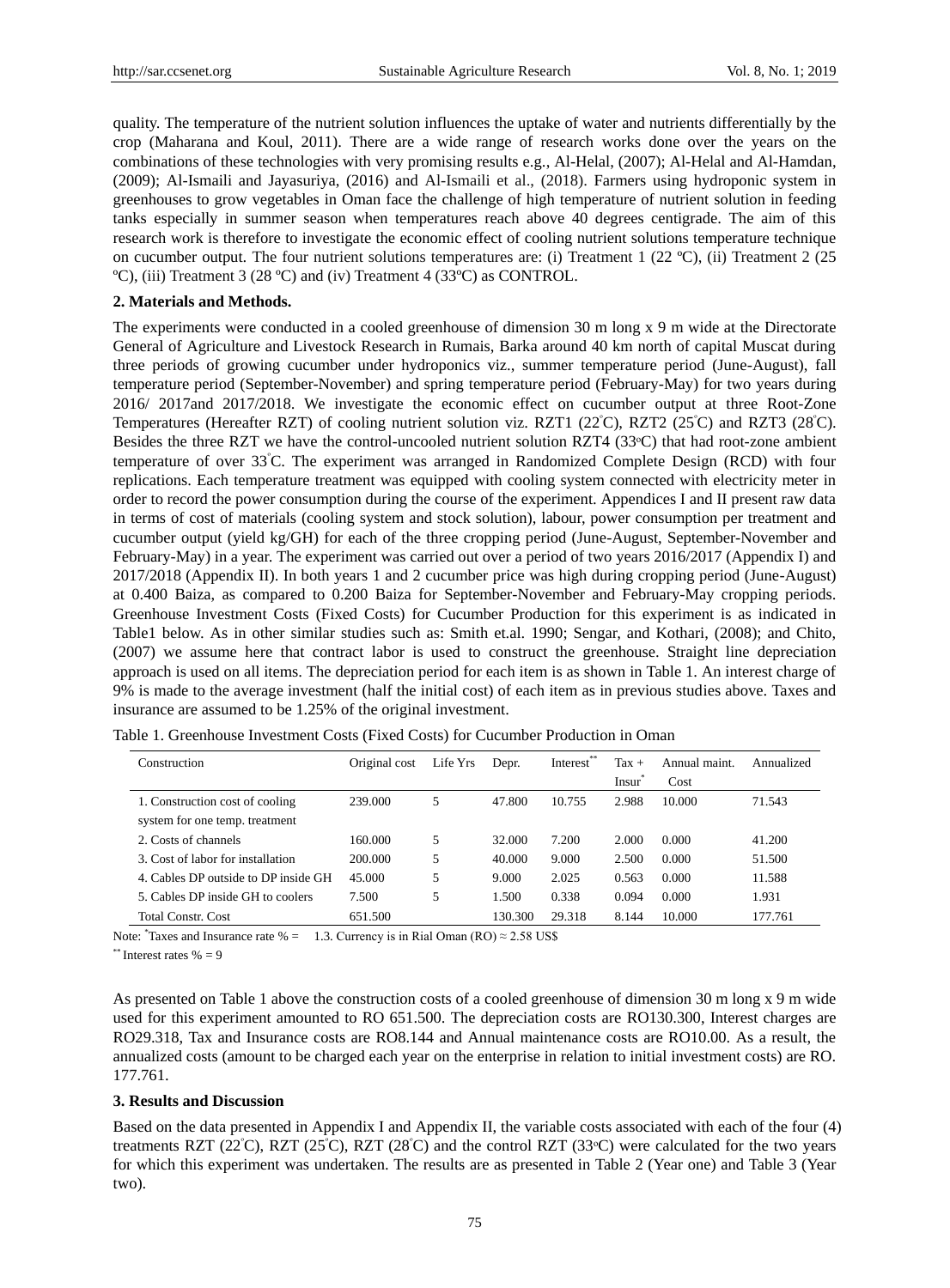The Total Variable Costs for year one are RO. 862.79, RO. 859.09, RO. 848.39 and RO. 839.19 for RZT (22 °C), RZT (25°C), RZT (28°C), RZT (33°C) respectively. Therefore the Total Variable Costs for RZT (22°C) were the highest and the Total Variable Costs for Treatment 4 (33 °C) were the lowest. RZT (22 °C) consumed more power than the other three treatments.

|  |  |  |  |  | Table 2. Total Variable Costs per Treatment Year One |  |  |
|--|--|--|--|--|------------------------------------------------------|--|--|
|--|--|--|--|--|------------------------------------------------------|--|--|

| <b>VARIABLE COSTS</b>                    |            |            |         |                         |  |  |  |
|------------------------------------------|------------|------------|---------|-------------------------|--|--|--|
| $RZT(22 \mathbb{C})$                     | June - Aug | Sept - Nov | Feb-May | Annual VAR. COST        |  |  |  |
| Labor                                    | 180.00     | 180.00     | 180.00  | 540.00                  |  |  |  |
| <b>Seeds</b>                             | 50.00      | 50.00      | 50.00   | 150.00                  |  |  |  |
| Chemicals                                | 33.33      | 33.33      | 33.33   | 99.99                   |  |  |  |
| Cost of stock solution                   | 16.40      | 16.40      | 16.40   | 49.20                   |  |  |  |
| Power                                    | 10.60      | 6.00       | 7.00    | 23.60                   |  |  |  |
| Total Variable Costs RZT (22 °C)         |            |            |         | 862.79                  |  |  |  |
| RZT $(25 \mathcal{C})$                   | June - Aug | Sept - Nov | Feb-May | Annual VAR. COST        |  |  |  |
| Labor                                    | 180.00     | 180.00     | 180.00  | 540.00                  |  |  |  |
| Seeds                                    | 50.00      | 50.00      | 50.00   | 150.00                  |  |  |  |
| Chemicals                                | 33.33      | 33.33      | 33.33   | 99.99                   |  |  |  |
| Cost of stock solution                   | 16.40      | 16.40      | 16.40   | 49.20                   |  |  |  |
| Power                                    | 9.50       | 5.40       | 5.00    | 19.90                   |  |  |  |
| Total Variable Costs RZT (25 °C)         |            |            |         | 859.09                  |  |  |  |
| $RZT(28 \text{ C})$                      | June - Aug | Sept - Nov | Feb-May | Annual VAR. COST        |  |  |  |
| Labor                                    | 180.00     | 180.00     | 180.00  | 540.00                  |  |  |  |
| <b>Seeds</b>                             | 50.00      | 50.00      | 50.00   | 150.00                  |  |  |  |
| Chemicals                                | 33.33      | 33.33      | 33.33   | 99.99                   |  |  |  |
| Cost of stock solution                   | 16.40      | 16.40      | 16.40   | 49.20                   |  |  |  |
| Power                                    | 5.80       | 1.80       | 1.60    | 9.20                    |  |  |  |
| Total Variable Costs RZT (28 °C)         |            |            |         | 848.39                  |  |  |  |
| <b>CONTROL</b>                           |            |            |         |                         |  |  |  |
| RZT $(33 \text{ C})$                     | June - Aug | Sept - Nov | Feb-May | <b>Annual VAR. COST</b> |  |  |  |
| Labor                                    | 180.00     | 180.00     | 180.00  | 540.00                  |  |  |  |
| Seeds                                    | 50.00      | 50.00      | 50.00   | 150.00                  |  |  |  |
| Chemicals                                | 33.33      | 33.33      | 33.33   | 99.99                   |  |  |  |
| Cost of stock solution                   | 16.40      | 16.40      | 16.40   | 49.20                   |  |  |  |
| Total Variable Costs CONTROL RZT (33 °C) |            |            |         | 839.19                  |  |  |  |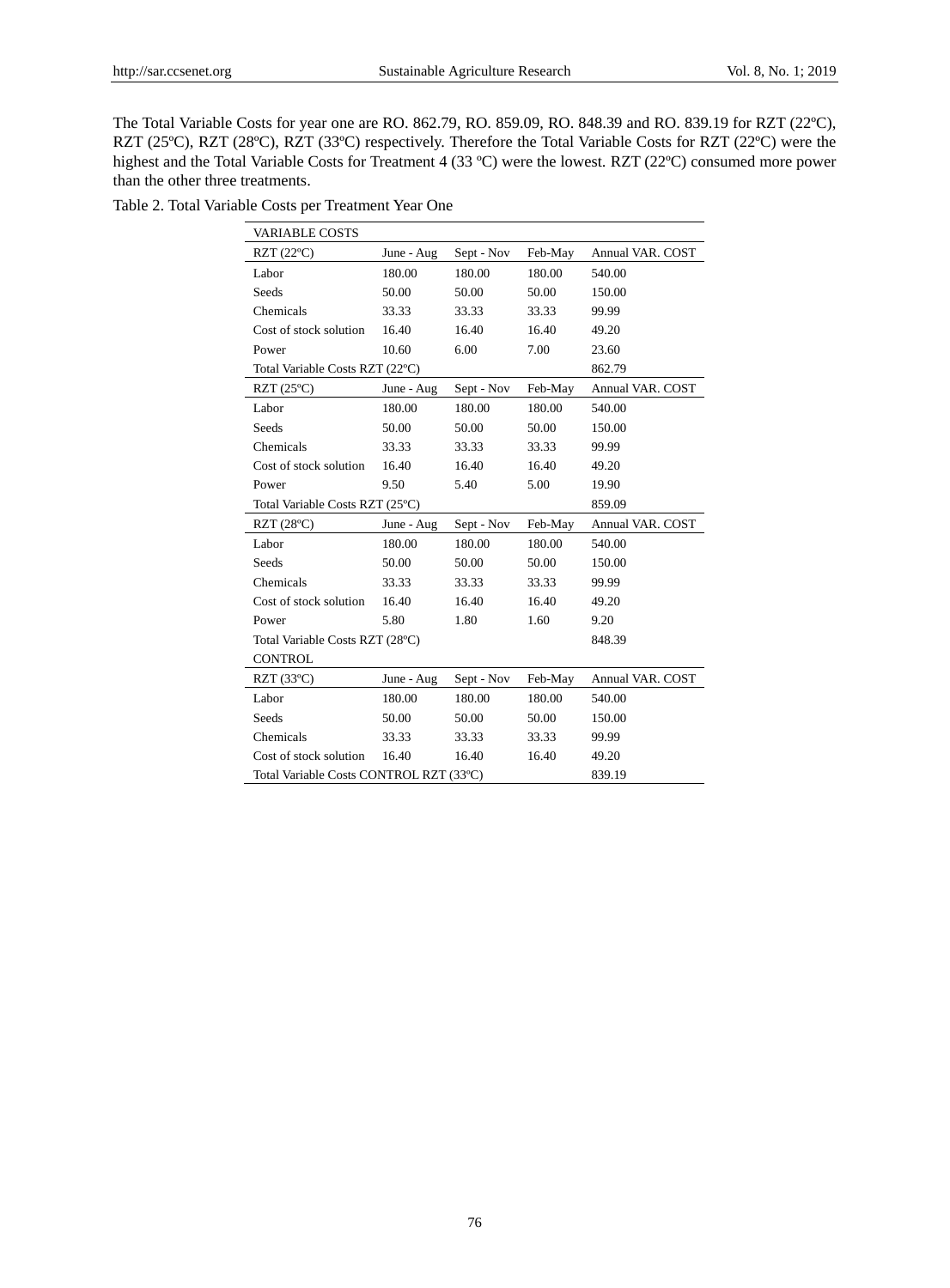| VARIABLE COSTS                                     |            |            |         |                         |  |  |
|----------------------------------------------------|------------|------------|---------|-------------------------|--|--|
| $RZT(22 \mathcal{C})$                              | June - Aug | Sept - Nov | Feb-May | Annual VAR. COST        |  |  |
| Labor                                              | 180.00     | 180.00     | 180.00  | 540.00                  |  |  |
| Seeds                                              | 50.00      | 50.00      | 50.00   | 150.00                  |  |  |
| Chemicals                                          | 33.33      | 33.33      | 33.33   | 99.99                   |  |  |
| Cost of stock soln.                                | 16.40      | 16.40      | 16.40   | 49.20                   |  |  |
| Power                                              | 10.60      | 6.10       | 8.80    | 25.50                   |  |  |
| Total Variable Costs RZT (22 °C)                   |            |            |         | 864.70                  |  |  |
| RZT $(25 \mathcal{C})$                             | June - Aug | Sept - Nov | Feb-May | <b>Annual VAR. COST</b> |  |  |
| Labor                                              | 180.00     | 180.00     | 180.00  | 540.00                  |  |  |
| Seeds                                              | 50.00      | 50.00      | 50.00   | 150.00                  |  |  |
| Chemicals                                          | 33.33      | 33.33      | 33.33   | 99.99                   |  |  |
| Cost of stock solution                             | 16.40      | 16.40      | 16.40   | 49.20                   |  |  |
| Power                                              | 9.60       | 5.60       | 5.20    | 20.40                   |  |  |
| Total Variable Costs RZT $(25 \mathcal{C})$        |            |            |         | 859.60                  |  |  |
| $RZT(28 \text{ C})$                                | June - Aug | Sept - Nov | Feb-May | <b>Annual VAR. COST</b> |  |  |
| Labor                                              | 180.00     | 180.00     | 180.00  | 540.00                  |  |  |
| Seeds                                              | 50.00      | 50.00      | 50.00   | 150.00                  |  |  |
| Chemicals                                          | 33.33      | 33.33      | 33.33   | 99.99                   |  |  |
| Cost of stock solution                             | 16.40      | 16.40      | 16.40   | 49.20                   |  |  |
| Power                                              | 5.80       | 1.80       | 2.44    | 10.04                   |  |  |
| Total Variable Costs RZT (28 °C)                   |            |            |         | 849.23                  |  |  |
| <b>CONTROL Treatment 4</b>                         |            |            |         |                         |  |  |
| $RZT(33 \mathcal{C})$                              | June - Aug | Sept - Nov | Feb-May | Annual VAR. COST        |  |  |
| Labor                                              | 180.00     | 180.00     | 180.00  | 540.00                  |  |  |
| Seeds                                              | 50.00      | 50.00      | 50.00   | 150.00                  |  |  |
| Chemicals                                          | 33.33      | 33.33      | 33.33   | 99.99                   |  |  |
| Cost of stock solution                             | 16.40      | 16.40      | 16.40   | 49.20                   |  |  |
| Total Variable Costs CONTROL RZT (33 °C)<br>839.19 |            |            |         |                         |  |  |

Table 3. Total Variable Costs per Treatment Year Two

As indicated in Table 3 above results for this experiment in the second year produced a comparable pattern in that the Total Variable Costs for RZT (22 °C) were the highest and the Total Variable Costs for RZT (33 °C) were the lowest. Similarly, RZT  $(22 \mathbb{C})$  consumed more power than the other three treatments.

Table 4. Seasonal and Annual Revenue per Treatment Year One

| Treatments                   | June - Aug | Sept - Nov | Feb-May  | Annual revenue |
|------------------------------|------------|------------|----------|----------------|
| $RZT(22 \mathbb{C})$         | 2,000.00   | 1,280.00   | 1.540.00 | 4,820.00       |
| $RZT(25 \mathcal{C})$        | 1.760.00   | 1.400.00   | 1.600.00 | 4.760.00       |
| $RZT(28 \text{ C})$          | 1,880.00   | 1,200.00   | 1.160.00 | 4,240.00       |
| $RZT(33 \mathbb{C})$ CONTROL | 1,120.00   | 1,000.00   | 1.120.00 | 3,240.00       |

Table 5. Seasonal and Annual Revenue per Treatment Year Two

| Treatments                   | June - Aug | Sept - Nov | Feb-May  | Annual revenue |
|------------------------------|------------|------------|----------|----------------|
| $RZT(22 \mathcal{C})$        | 2.440.00   | 1,700.00   | 1.700.00 | 5.840.00       |
| $RZT(25 \mathbb{C})$         | 2.400.00   | 1,740.00   | 1.520.00 | 5.660.00       |
| $RZT(28 \mathcal{C})$        | 1.520.00   | 1.400.00   | 1.420.00 | 4.340.00       |
| $RZT(33 \mathbb{C})$ CONTROL | 1.400.00   | 1.360.00   | 1.300.00 | 4.060.00       |

With regard to revenue, seasonal and annual revenue per treatment for year one and year two are as presented in Table 4 and Table 5 above respectively. Apparently RZT (22 °C) registered highest annual revenue at RO. 4,820.000 during the first year whereas RZT (33 °C) produced the lowest annual revenue at RO 3,240.000.

Similarly during the second year, RZT (22 $\mathbb{C}$ ) registered highest annual revenue at RO. 5,840.000, whereas RZT (33ºC) produced the lowest annual revenue at RO 4060.000. Second year annual revenues were higher across all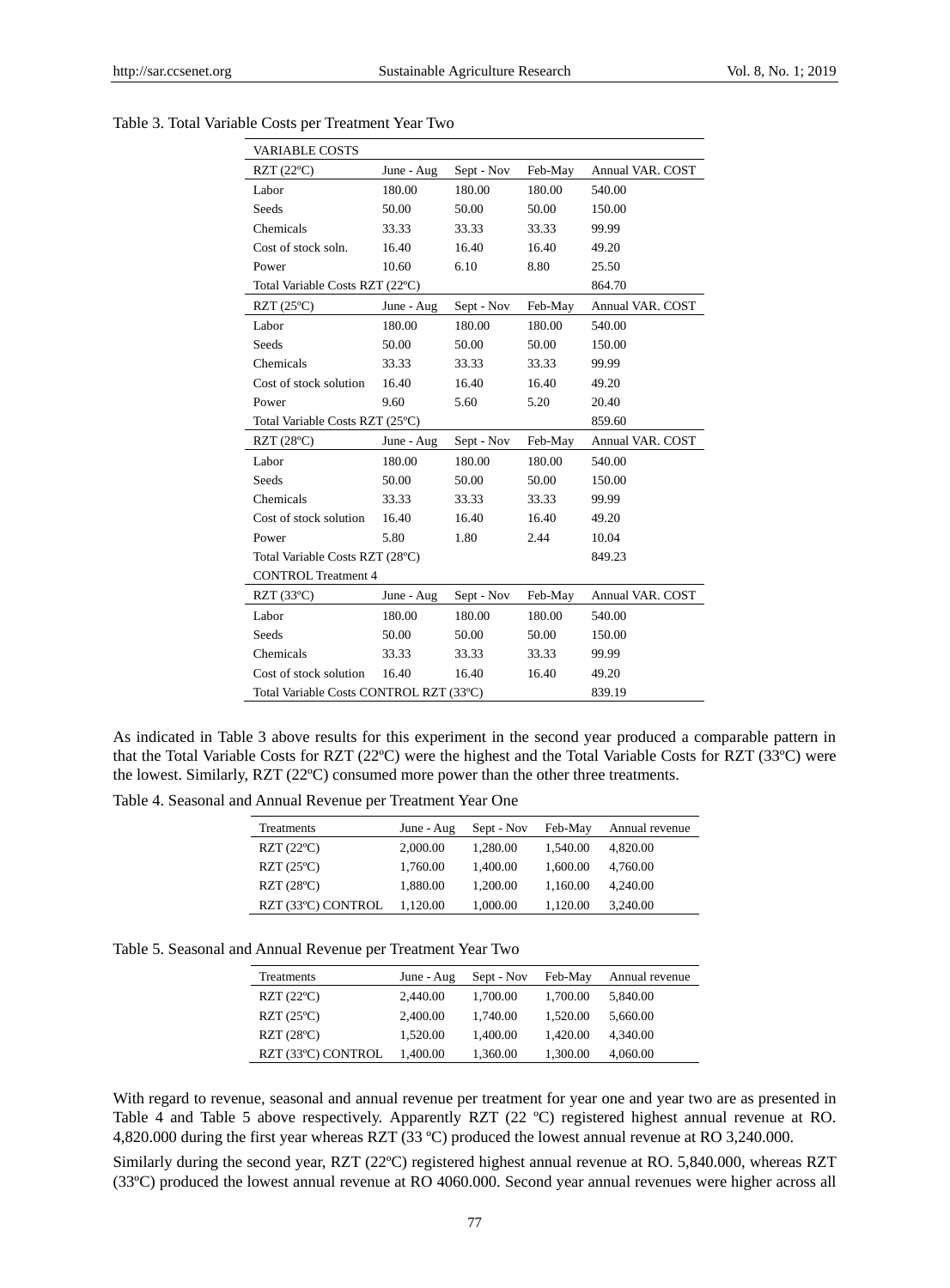#### four (4) Treatments.

The results of the analysis of the costs and benefits of the four (4) treatments across the three seasons and over the two years of this experiment are as presented in Table 6 and 7 below.

Table 6. Return Above Total and Variable Costs in Oman Rial per Treatment Year One

| Item                        | $RZT(22 \mathcal{C})$ | $RZT(25 \mathcal{C})$ | $RZT(28 \text{ C})$ | RZT 33 $C$ |
|-----------------------------|-----------------------|-----------------------|---------------------|------------|
|                             |                       |                       |                     |            |
| Revenue                     | 4.820.00              | 4,760.00              | 4,240.00            | 3.240.00   |
| Variable costs              | 849.71                | 846.01                | 835.31              | 789.99     |
| Fixed costs                 | 177.76                | 177.76                | 177.76              | 0.00       |
| Return above variable costs | 3,970.29              | 3,913.99              | 3,404.69            | 2,450.01   |
| Return above total costs    | 3.792.53              | 3.736.23              | 3.226.93            | 2,450.01   |

Table 7. Return Above Total and Variable Costs in Oman Rial per Treatment Year Two

| Item                        | $RZT(22 \mathcal{C})$ | $RZT(25 \mathbb{C})$ | $RZT(28 \text{ C})$ | RZT 33 $C$ |
|-----------------------------|-----------------------|----------------------|---------------------|------------|
| Revenue                     | 5.840.00              | 5.660.00             | 4,340.00            | 4,060.00   |
| Variable costs              | 851.61                | 846.51               | 836.15              | 789.99     |
| Fixed costs                 | 177.76                | 177.76               | 177.76              | 0.00       |
| Return above variable costs | 4.988.39              | 4.813.49             | 3.503.85            | 3.270.01   |
| Return above total costs    | 4,810.63              | 4.635.73             | 3,326.09            | 3.270.01   |

As indicated in the last two rows of Table 6 and 7, all the returns above variable costs and returns above total costs for the two years of this experiment are positive and significantly high. Treatment RZT  $(22 \text{ C})$  yields highest returns than the other three treatments. This is followed by treatment 2, 3 and then the CONTROL treatment. Returns for the second year are higher than the first year.

Table 8. Return Above Total Costs in Oman Rial per Treatment for Year One and Two

| Treatments           | Year 1   | Year 2   |
|----------------------|----------|----------|
| $RZT(22 \mathbb{C})$ | 3.792.53 | 4.810.63 |
| $RZT(25 \mathbb{C})$ | 3.736.23 | 4,635.73 |
| $RZT(28 \text{ C})$  | 3.226.93 | 3,326.09 |
| RZT (33 °C) CONTROL  | 2,450.01 | 3,270.01 |

Table 8 above presents a summary of returns above total costs in Oman rials per treatment for the two years. As can be observed in Table 8 above all treatments across all the two years of this experiment yielded positive returns above total costs. Furthermore, RZT  $(22 \text{ C})$  was observed to be the best of all producing the highest return above total costs of RO. 3,792.53 during the first year and RO. 4, 810.63 during the second year respectively. This means that cooling nutrient solution to a Root-Zone Temperature of 22<sup>ᵒ</sup>C (RZT 22<sup>ᵒ</sup>C) leads to a better economic effect on cucumber output and hence higher return for cucumber farmers.

## **4. Conclusion**

Cucumber cultivation in greenhouses currently plays a very important role in Oman and will continue to do so, as vegetable growing in a controlled environment continue to expand in this country. Because of the shortage of land and water, the success of agriculture in Oman depends very much on the adoption of land and water saving technologies such as greenhouses and soilless culture or hydroponics. Among factors affecting hydroponic production systems, is the nutrient solution temperature which is considered to be one of the most important determining factors of crop yield and quality. In this research we conduct the Cost Benefit Analysis of growing Cucumbers in greenhouses at different cooling temperature of nutrient solution in a closed hydroponic system. The four nutrient solutions temperatures investigated are: (i) RZT (22°C), (ii) RZT (25°C), (iii) RZT (28°C) and  $(iv)$  RZT (33 °C) as CONTROL.

Results showed that all four cooling nutrient temperature yielded positive returns (benefits) above variable and total costs for the two years of this experiment. RZT  $(22 \text{ C})$  yields highest returns than the other. This is followed by treatment 2, 3 and then the CONTROL treatment. Returns for the second year are higher than the first year. Therefore, RZT  $(22 \mathbb{C})$  was observed to be the best of all producing the highest return above variable and total costs of RO. 3,970.29 and 3,792.53 during the first year and RO. 4,988.39 and RO. 4, 810.63 during the second year respectively.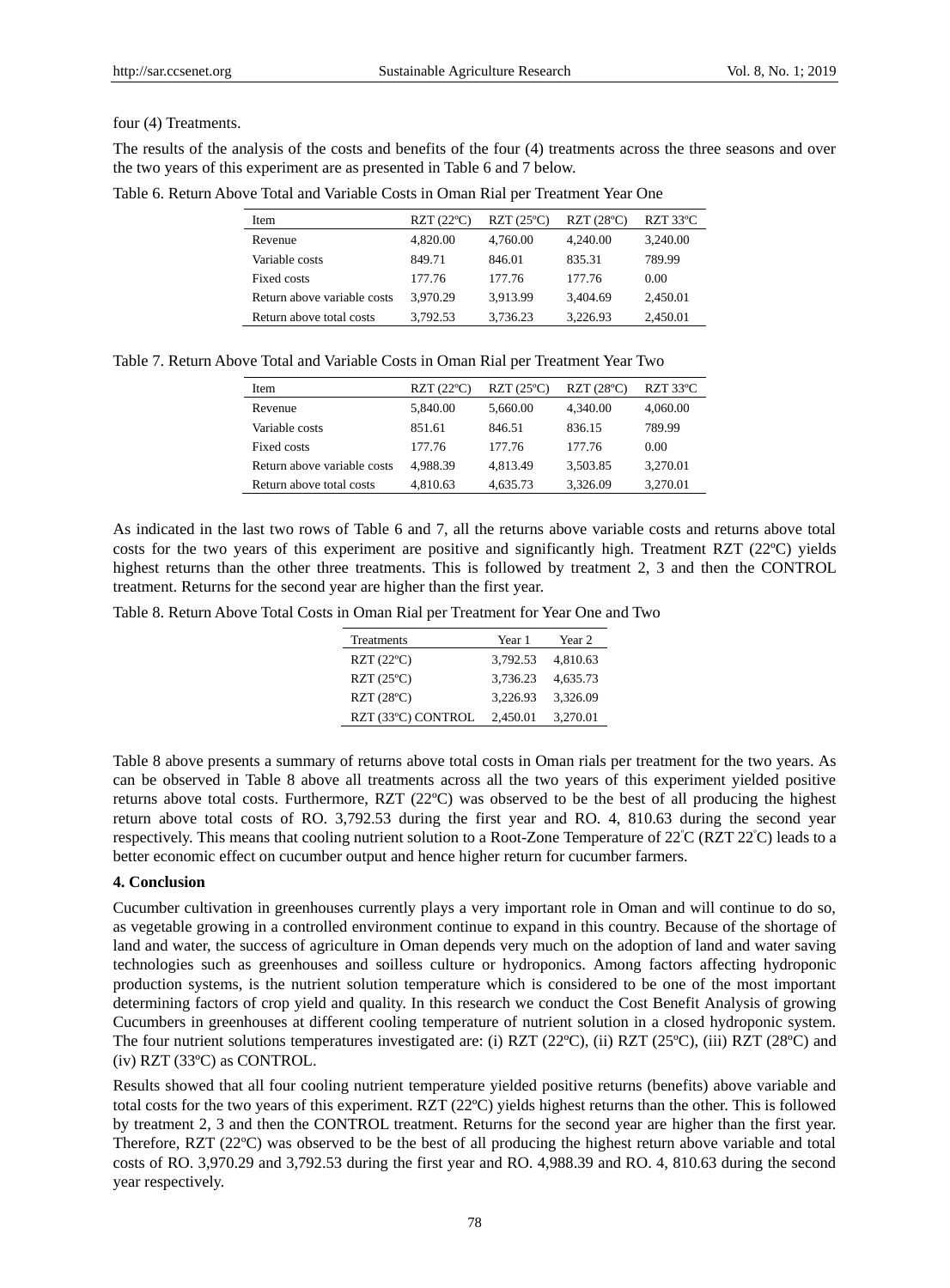At this juncture, pending further experiments at the farm level (Farmer's field) at different regions of the country, results obtained here suggests that cooling solutions at 22 degree centigrade (22  $\mathbb{C}$ ) should be adopted by farmers in Oman as it leads to increased yield and hence more benefits to farmers.

#### **Acknowledgement**

The research is financed by Agriculture & Fisheries Development Fund (AFDF) of the Ministry of Agriculture & Fisheries, Sultanate of Oman and part of PhD thesis for submission to the Sultan Qaboos University, Sultanate of Oman.

## **References**

- Al-Helal, I. M. (2007). Effects of ventilation rate on the environment of a fan-pad evaporatively cooled, shaded greenhouse in extreme arid climates. *Applied Engineering in Agriculture, 23*(2), 221-230. https://doi.org/10.13031/2013.22605
- Al-Helal, I. M., & Al-hamdan, A. M. (2009). Effect of arid environment on radiative properties of greenhouse polyethylene cover. *Solar Energy, 83*(6), 790-798. https://doi.org/10.1016/j.solener.2008.11.008
- Al-Ismaili, A. M., & Jayasuriya, H. (2016). Seawater greenhouse in Oman: A sustainable technique for freshwater conservation and production. *Renewable and Sustainable Energy Reviews, 54*, 653-664. https://doi.org/10.1016/j.rser.2015.10.016
- Al-Ismaili A. M., Jayasuriya, H., Al-Mulla, Y., & Kotagama, H. (2018). Empirical model forthe condenser of the seawater greenhouse. *Chemical Engineering Communications, 205*. https://doi.org/10.1080/00986445.2018.1443081.
- Chito, F. S. (2007). "Greenhouse Economics." Philippine Agricultural Mechanization Bulletin. Retrieved from http://ecoursesonline.iasri.res.in/mod/page/view.php?id=1665
- Maharana, L., & Koul, D. N. (2011). The emergence of Hydroponics. *Yojana (June), 55*, 39-40. Retrieved from https://issuu.com/ijret/docs/a\_review\_on\_plant\_without\_soil\_-\_hy/6
- Mbaga, M. D. (2013). Alternative Mechanism for Achieving Food Security in Oman. *Agriculture and Food Security, 2*(3). https://doi.org/10.1186/2048-7010-2-3
- Mbaga, M. D. (2015). The Prospects of Desert Agriculture to Improve Food Security in Oman. *Consilience: The Journal of Sustainable Development, 13*(1), 114-129. https://doi.org/10.7916/D8HM58X6
- Mbaga, M., Al Abri, L., Bose, S., & Boughanmi, H. (2018). Omani Consumer's Ethnocentrism and Demand for Locally Produced Products. *American Journal of Industrial and Business Management, 8*, 1440-1459. https://doi.org/10.4236/ajibm.2018.86097.
- Sengar, S. H., & Kothari, S. (2008). Economic evaluation of greenhouse for cultivation of rose nursery. *African Journal of Agricultural Research, 3*(6), 435-439. Retrieved from http://www.academicjournals.org/AJAR
- Smith J. L., Hewitt, T. D., Hochmuth, R. C., & Hochmuth, G. J. (1990). A Profitability and Cash Flow Analysis of Typical Greenhouse Production in North Florida Using Tomato as an Example. *Florida Greenhouse Vegetable Production Handbook, 3*. Retrieved from

https://docplayer.net/storage/25/5290105/1542794897/0VsrAs0o1V5hjtNjewj\_Jw/5290105.pdf

#### **Appendix I**

First year 2016/2017 cost

Cost of cooling system for one temperature treatments

| S             | Item                            | quantity | Unit           | Unit price O.R | Total price O.R |
|---------------|---------------------------------|----------|----------------|----------------|-----------------|
|               | Cooling coil pipe $1/2$ "       | 15       | Meter          | 15             | 15              |
| 2             | Cooling coil pipe 1/4"          | 15       | Meter          | 8              | 8               |
| $\mathcal{R}$ | Insulation slaves               | 12       | No             | 0.250          | 3               |
| 4             | Digital temperature control     | 1        | No             | 20             | 20              |
| 5             | Antistatic paint                |          | No             | 5              | 5               |
| 6             | Conductors 30A single phase     |          | N <sub>0</sub> | 8              | 8               |
|               | Isolator switch                 |          | No             | 5              | 5               |
| 8             | Compressor unit 18000 BTU (1.5) |          | No             | 160            | 160             |
| 9             | Control panel box               |          | No             | 15             | 15              |
|               | Grand total O.R                 |          |                |                | 239             |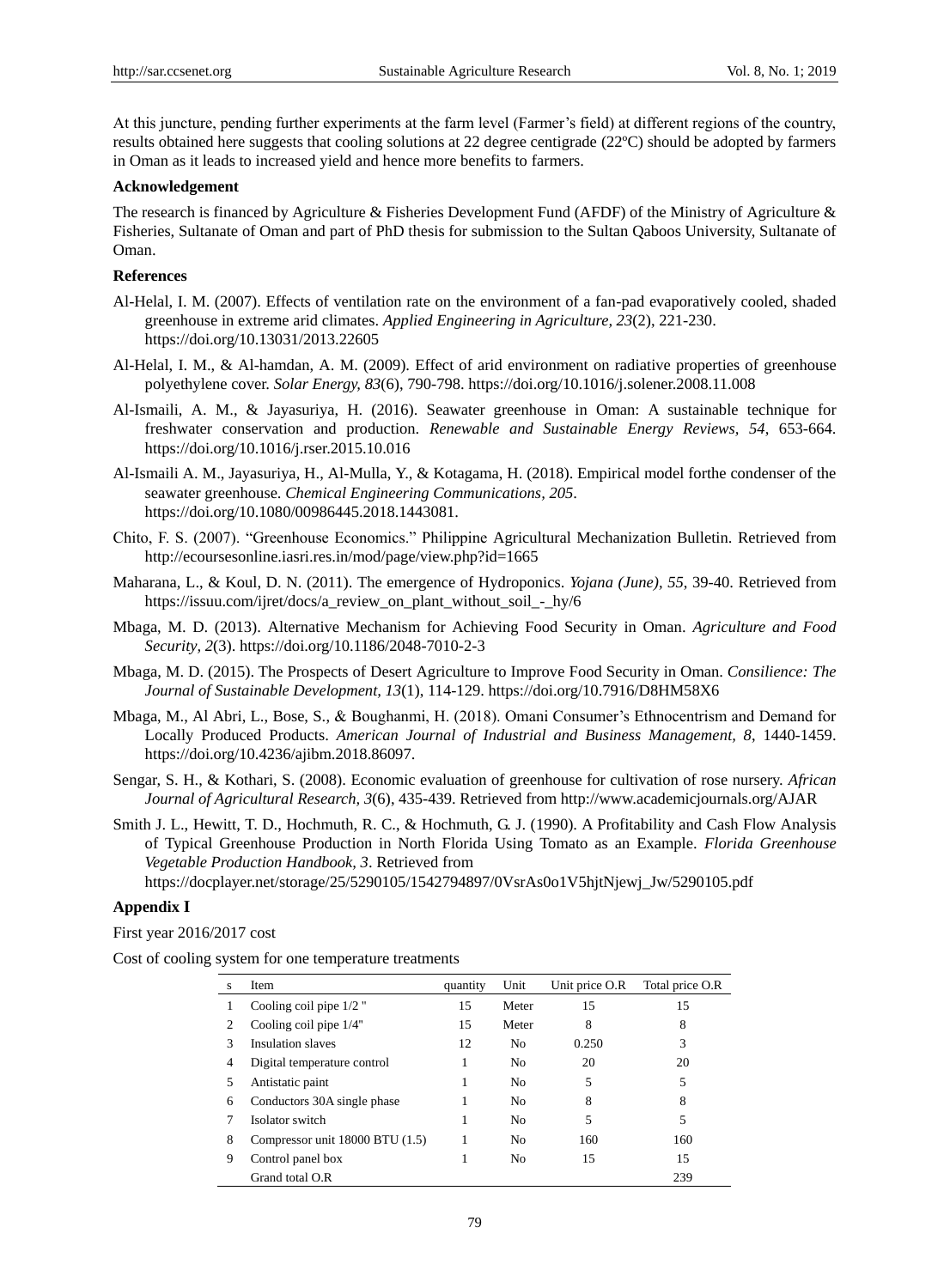#### Depreciation every year is 20% of cooling system unit

## Maintenance every year cost 10 O.R

Cost of stock solution for each treatment per Season

| Fertilizer    | Price in $O.R/25 Kg$ | <b>Quantity</b> used | Price of quantity | Price in each season |
|---------------|----------------------|----------------------|-------------------|----------------------|
|               |                      | at each time         | used at each time | O.R                  |
| NPK 12:120:36 | 19                   | $3 \text{ kg}$       | 2.28x2            | 4.56                 |
| Ca(NO3)       | 8                    | $3 \text{ kg}x2$     | 1.92x2            | 3.84                 |
| MgSo4         | 11                   | $1.5$ kgx $2$        | 1.32x2            | 2.64                 |
| Iron Chilate  | 5                    | $100$ gx $2$         | 0.5x2             | 1.00                 |
| Nitric acid   | 44/20 liter          | 2liters              | 4.4               | 4.4                  |
| Total         |                      |                      |                   | 16.4                 |

Hint: each treatments prepared same amount of fertilizers used

- Cost of channels  $= 160$  O.R One time
- Cost of labor for insulation =  $2x10x 1$  day =  $20x10$  days= 200 O.R
- Cost of labor for culture practice= 2 rials per labor  $\text{day}$  (3 months/season) = 360
- Cost of Seeds  $(1000 \text{ seeds}) = 50 \text{ O.R/season}$
- Cost cables:
- $\geq 1$  from Dp outside to Dp inside Gh = 10m each meter 4.5 O.R = 4.5x10m = 45 O.R
- 2- From Dp inside Gh to coolers 15m 90m cost 45 O.R---15X45/90= 7.5 O.R
- Cost of chemicals: 100 O.R

Power consumption for each temperature per season:

Summer Season (June-August) first year 2016/2017

| Treatments        | End of season<br>At planting time |       | Consumption kw/season | Price per/kw O.R | Total price O.R |
|-------------------|-----------------------------------|-------|-----------------------|------------------|-----------------|
| $T1(22^{\circ}C)$ | 00884                             | 01939 | 1055                  | 0.01             | 10.6            |
| $T2(25^{\circ}C)$ | 00696                             | 01649 | 953                   | 0.01             | 9.5             |
| $T3(28^{\circ}C)$ | 00217                             | 00798 | 581                   | 0.01             | 5.8             |

#### Fall Season (Sept-Nov) first year 2016/2017

| Treatments        | At planting time | End of season | Consumption kw/season | Price per/kw O.R | Total price O.R |  |
|-------------------|------------------|---------------|-----------------------|------------------|-----------------|--|
| $T1(22^{\circ}C)$ | 01988            | 02583         | 595                   | 0.01             | 6.0             |  |
| $T2(25^{\circ}C)$ | 01703            | 02245         | 542                   | 0.01             | 5.4             |  |
| $T3(28^{\circ}C)$ | 00823            | 01005         | 82                    | 0.01             |                 |  |

#### Spring Season (Feb-May) first year 2016/2017

| Treatments               | At planting time |       | End of season Consumption kw/season Price per/kw O.R |      | Total price O.R |
|--------------------------|------------------|-------|------------------------------------------------------|------|-----------------|
| $T1(22^{\circ}C)$        | 00001            | 00696 | 695                                                  | 0.01 |                 |
| $T2(25^{\circ}C)$        | 00155            | 00655 | 500                                                  | 0.01 |                 |
| $T3(28^{\circ}\text{C})$ | 00060            | 00217 | 157                                                  | 0.01 | 1.6             |

#### Production of cucumber and price/season for first year 2016/2017

| <b>RZTs</b>        | June-August |            | September-November |             |           | February-May |             |           |            |
|--------------------|-------------|------------|--------------------|-------------|-----------|--------------|-------------|-----------|------------|
|                    | Yield       | Price      | Total              | Yield kg/gh | Price     | Total        | Yield kg/gh | Price     | Total      |
|                    | kg/gh       | $/$ kg O.R | income $O.R$       |             | /kg $O.R$ | income O.R   |             | /kg $O.R$ | income O.R |
| T1 $(22^{\circ}C)$ | 5000        | 0.4        | 2000               | 6400        | 0.2       | 1280         | 7700        | 0.2       | 1540       |
| $T2(25^{\circ}C)$  | 4400        | 0.4        | 1760               | 7000        | 0.2       | 1400         | 8000        | 0.2       | 1600       |
| $T3(28^{\circ}C)$  | 4700        | 0.4        | 1880               | 6000        | 0.2       | 1200         | 5800        | 0.2       | 1160       |
| T4(33°C)           | 2800        | 0.4        | 1120               | 5000        | 0.2       | 1000         | 5600        | 0.2       | 1120       |